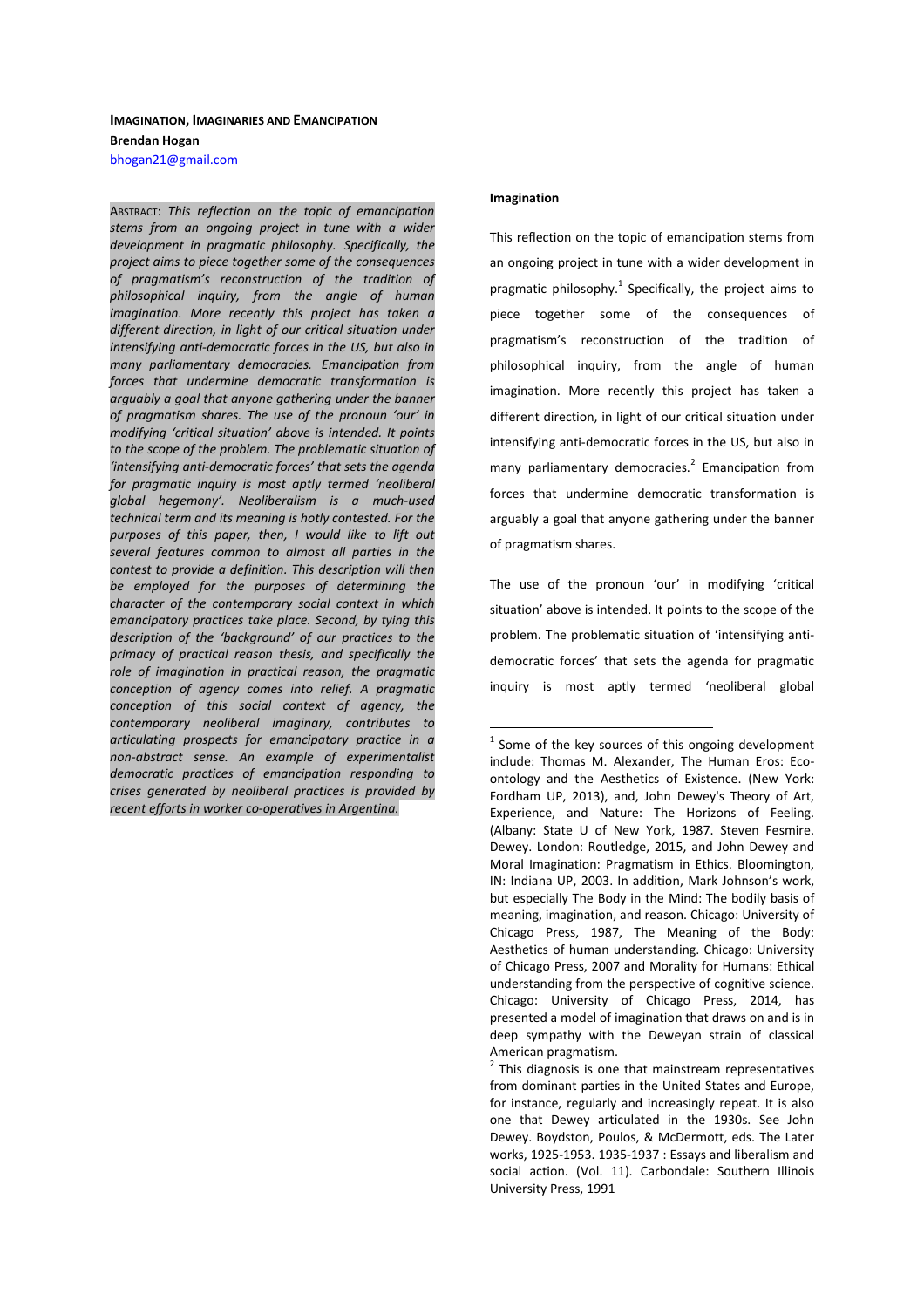hegemony'. Neoliberalism is a much-used technical term and its meaning is hotly contested. Of course not all of the definitions coincide, as not all contexts in which this term is used, from activism to intellectual analysis, are primarily philosophical by any means. For the purposes of this paper, then, I would like to lift out several features common to almost all parties in the contest to provide a definition. Specifically, "neoliberal" is an accurate description of our context, in terms of global institutions, political economic trends, and intellectual justifications for these practices. Respectively, and at a minimum, the concept denotes: 1) that advancing market forces are transforming more of the earth's surface and resources into market fungible commodities as private property in an autonomous sphere called 'the market' ideally outside the regulatory control of the state; 2) the belief that the state's role in the market should be as minimal as possible and that supra-state institutions, not subject to the norms of democratic representation of external parties to contracts, ought to provide actionable technocratically-informed policy; 3) the intertwining of the increasing militarization of states and their economic imperatives with private corporate actors in order to protect the 'economic sphere' from both state and non-governmental interference; 4) the decoupling of profit mechanisms from value creation as rooted in the labor theory of value at the core of classical liberalism , a process referred to as 'financialization'. Notice these features of a neoliberal order are a mixed bag of both empirical descriptions and normative advocacy regarding political economic activity and architecture. A recent survey of the history and literature of the concept that expresses skepticism as to its overuse by certain politically motivated scholars concludes the following:

Neoliberalism is… a loosely demarcated set of political beliefs which most prominently and prototypically include the conviction that the only legitimate purpose of the state is to safeguard individual, especially commercial, liberty, as well as strong private property rights…This conviction usually issues, in turn, in a belief that the state ought to be minimal or at least drastically reduced in strength and size, and that any transgression by

the state beyond its sole legitimate purpose is unacceptable... These beliefs could apply to the international level as well, where a system of free markets and free trade ought to be implemented as well; the only acceptable reason for regulating international trade is to safeguard the same kind of commercial liberty and the same kinds of strong property rights which ought to be realized on a national level…Neoliberalism generally also includes the belief that freely adopted market mechanisms is the optimal way of organizing all exchanges of goods and services… Free markets and free trade will, it is believed, set free the creative potential and the entrepreneurial spirit which is built into the spontaneous order of any human society, and thereby lead to more individual liberty and wellbeing, and a more efficient allocation of resources.<sup>3</sup>

For the purposes of my argument here, I will assume the relatively non-contentious thesis that nation-states have indeed increasingly realized the 'freedom' of markets from precisely the sort of political interference that neoliberals decry. It is precisely the evaluation of the accompanying cultural, political, and social outgrowth of the realization of neoliberal imperatives that is the crucial issue in determining the full range of unique qualities of our shared contemporary situation.

The pragmatic task, in addition, is to link the overarching character of our neoliberal context with human agents in order for emancipation to become more than an abstraction. This paper proceeds by highlighting some of the features of a pragmatic philosophical anthropology, or view of human agency, that emerges when two insights of pragmatism are taken into consideration, and to then draw out several consequences from these insights for what emancipation might look like in light of our particular problematic situation. The first insight that informs this account of human agency finds its source in the primacy of practical reason thesis in its pragmatic formulation. The second and related insight absorbs this

 $3$  D.E Thorsen. & A. Lie, "What is Neoliberalism?" http://folk.uio.no/daget/What%20is%20Neo-

Liberalism%20FINAL.pdf This paper is an extended version of an earlier publication, "The Neoliberal Challenge" , *Contemporary Readings in Law & Social Justice*. 2011, Vol. 2 Issue 2, p.188-214. I select this definition for its minimalism and insofar as it is a skeptical take on just the line I am developing in this paper**.**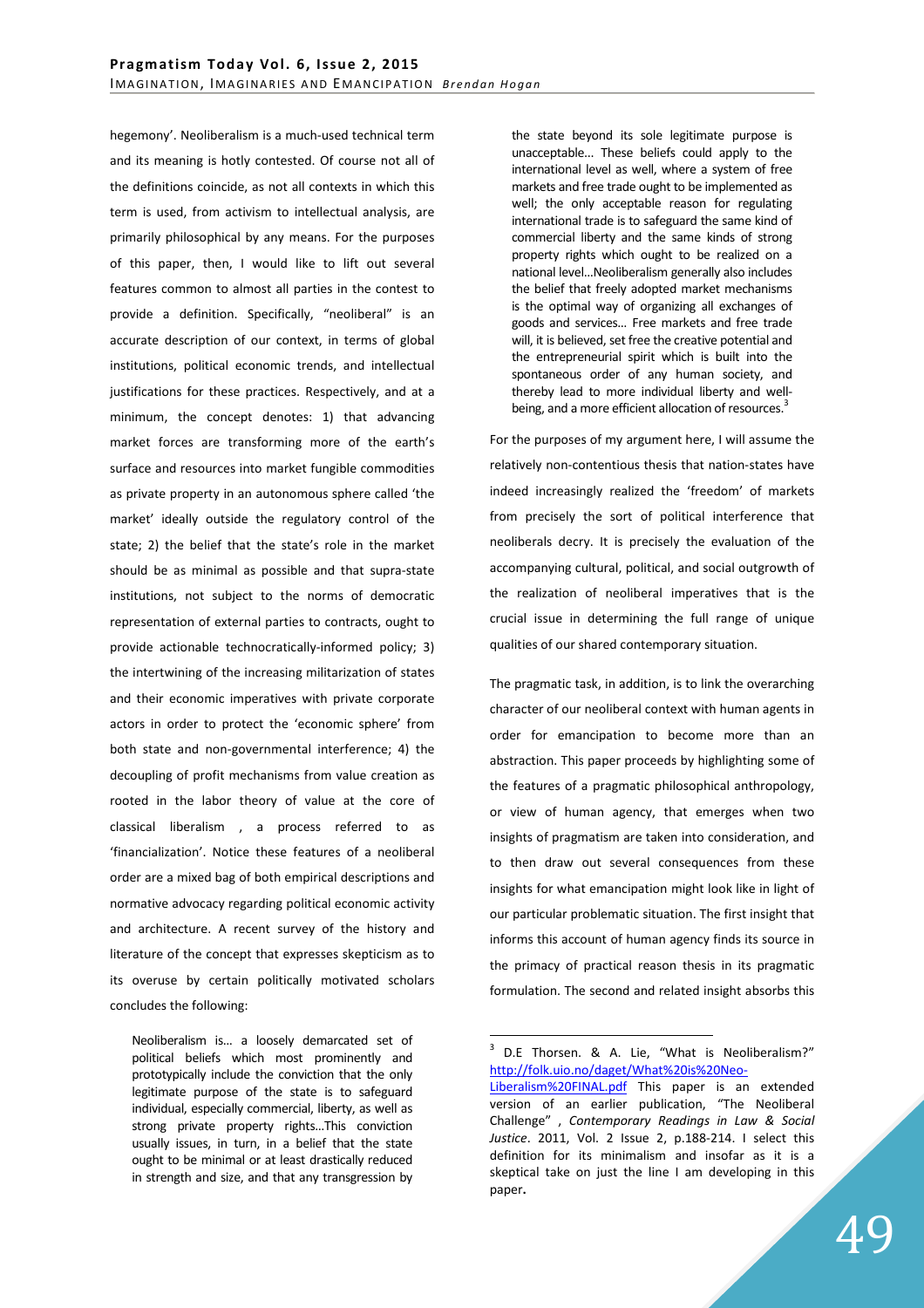first thesis and sponsors a reconstruction of the practical activity of social problem solving and, in addition, privileges the centrality of imagination to human activity.

There are two main registers to the centrality of imagination to human action: the social context of human action and the individual agency of human subjects. At the level of social context, Dewey captured this phenomena by referring on one occasion to a 'framework of imagination' that saturates the cultural underpinnings of society in which all of our intellectual activities take place.<sup>4</sup> In other places, and more often, he referred to a 'framework of reference' that enabled and constrained the hypothetical work necessary for social scientific inquiry.<sup>5</sup> In both cases, the Deweyan idea of 'framework' has strong similarities with a more contemporary term of social scientific and philosophical art to be explored below, the 'imaginary'. Likewise, at the level of the individual subject, practical reason operates through a fund of meanings that is circumscribed by the 'framework of imagination' or 'imaginary' but also extended through what Dewey refers to as 'imaginative rehearsal', his term for deliberation.<sup>6</sup> It is the power of the social context to shape the contours and parameters of individual practical rationality with respect to emancipation in our political economic context that is the concern of this paper.

It is necessary due to the immense scope of this concern to narrow these larger claims with respect to our global "cultural matrix of inquiry"<sup>7</sup> and to focus upon a specific modality of inquiry. The leading candidate selected here is one that exercises a powerful influence both on the practical reasoning of individuals living under current conditions and upon state and non-governmental policies that shape individuals' possibilities at the level of coordinated action to redress problems.<sup>8</sup> The current practice of the discipline of economics points to the way in which a certain 'framework of imagination' or a 'fixed framework of reference' has grown up inside of processes of capital accumulation in free-market societies that promulgates a particular narrative about labor and markets.<sup>9</sup> This 'orthodox' narrative extends its reach beyond market relations into other spheres of culture, mainly through media, but increasingly through

 $\overline{a}$ 

<sup>4</sup> P. 84 John Dewey,. *The Middle works, 1899-1924* (Vol. 12). Eds. J.A. Boydston, B.A. Walsh, & R. Ross, Carbondale: Southern Illinois University Press, 1982.

<sup>5</sup> See, for instance, John Dewey, p. 224, "Liberating the Social Scientist". *The Later Works: 1925-1953*, Eds. J.A. Boydston, 17 vols. Carbondale: Southern Illinois University Press, 1981-90

<sup>6</sup> John Dewey,. *Human Nature and Conduct*. *The Middle works, 1899-1924 Vol. 14*. Eds. J. A. Boydston, P. Baysinger, & M.G. Murphey, Carbondale: Southern Illinois University Press, 1983. is the most extended discussion of imaginative rehearsal , but many scholars have picked up on the imaginatively funded character of practical reason including Alisdair MacIntyre, *Dependent rational animals: Why human beings need the virtues*. Chicago, IL: Open Court, (1999) and Martha Nussbaum, *Cultivating humanity: A classical defense of reform in liberal education*. Cambridge, MA: Harvard University Press (1997). and *Not for profit: Why democracy needs the humanities*. Princeton, NJ: Princeton University Press, (2010).. It is interesting to note how both Nussbaum and MacIntyre completely resonate with Dewey's claim that an educated imagination is essential both for intelligent practical reasoning and for realizing democracy in actually existing polities.

 $7$  Dewey separates the contexts of inquiry of an agent into biological and cultural phases. The latter context is saturated with meaning and thus takes on a different character, one that involves the investigation and impact of various concepts, patterns of inference, and ideational structures.

<sup>&</sup>lt;sup>8</sup> R.H. Frank, T. Gilovich, & D.T. Regan, Does Studying Economics Inhibit Cooperation? *Journal of Economic Perspectives, 7*(2), 159-171, 1993.

 $9^9$  One of the most significant developments in the last several decades is that the immanent critique of economics, at the level of methodology especially, has flourished. The pillars upon which much neoclassical economics rests have undergone such significant critique that the earlier more philosophically tenuous criticisms have filtered down and are connected now to practices, including the practice of the discipline of economics itself. For an early and particularly devastating example of the critique of the methodological assumptions of neoclassical economics from both an economic and philosophical perspective, please see M. Hollis, & E.J. Nell, E. J. *Rational economic man: A philosophical critique of neo-classical economics*. London: Cambridge University Press, 1975. Nell has updated this critique to include econometrics more specifically in E.J. Nell, & K. Errouaki. *Rational econometric man: Transforming structural econometrics*. Cheltenham: Edward Elgar, 2010. For the 'fixed framework of reference' discussion see Dewey, "Liberalism and social science" , op. cit.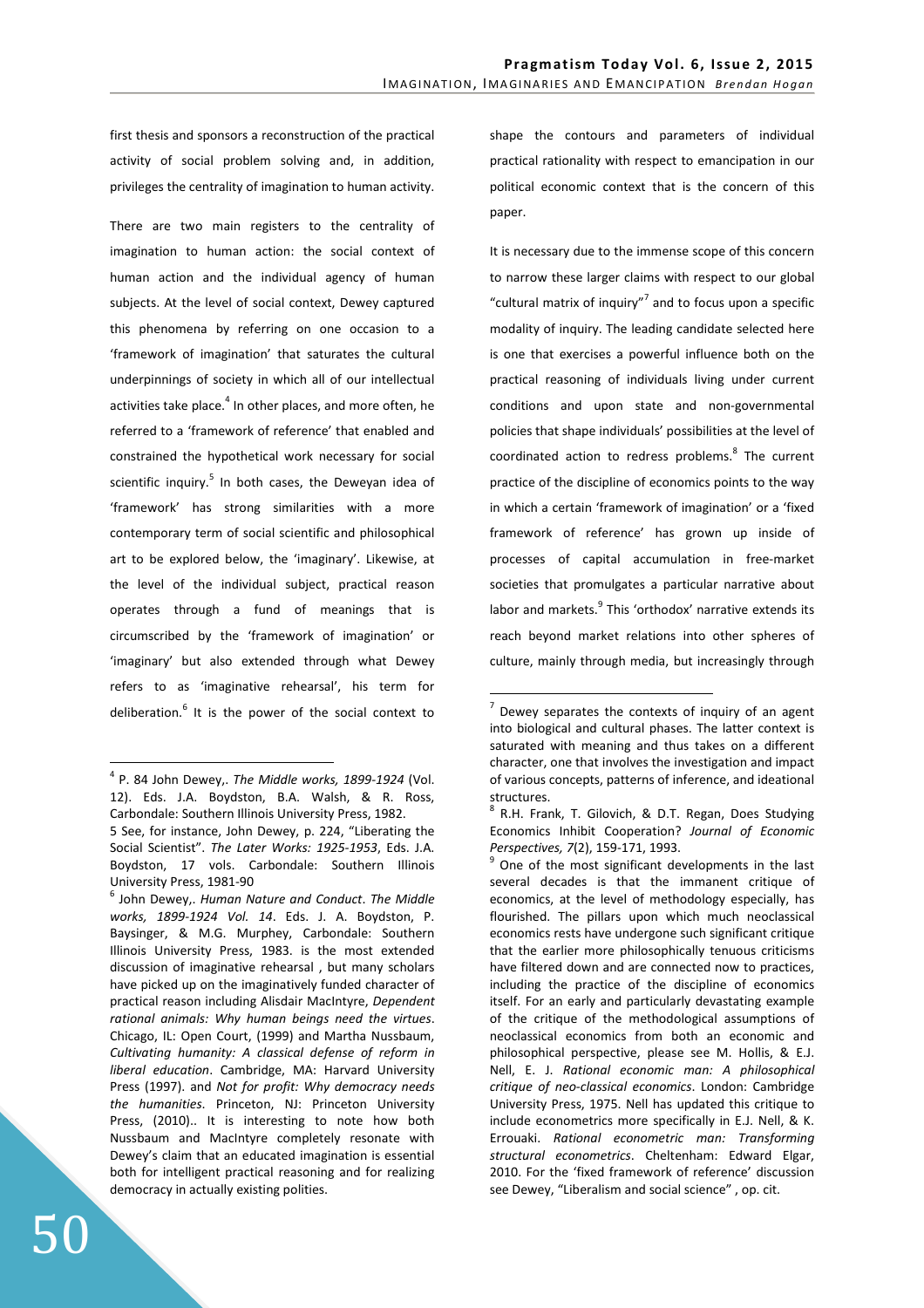the commodification of the education system and the ideological capture of political agencies responsible for education policy, extending into the university today.<sup>10</sup> As we will see, Dewey's use of this term 'framework of imagination' was marshaled to characterize the cultural situation of humans before the emergence of a logically clarifying examination by the methods of philosophical reflection. A community that organizes itself merely through the narrative unity generated by a shared framework of imagination, then, for Dewey, is the sign of a pre-philosophical, pre-critical, culture. This concept will be explored more fully later. It is my contention that Dewey's description of this state of culture has not disappeared, and in fact has grown in recent decades in what are thought to be 'advanced' and 'developed' states in force and reach, with economics as a prime example. This is not a novel thesis, but I believe that coming to the scene from a pragmatic perspective has two advantages.

First, by failing to recognize the consequences of the primacy of practical reason thesis, the dominant schools of social science and especially economics, in aping their older sibling, the natural sciences, make a crucial mistake. The mistake lay in decoupling social inquiry from practical problem solving as an immanent and required element of social inquiry itself. The abstraction of social science through the use of quantification, mathematical models, covering-law ideals inherited from positivism and other elements has resulted in a 'flight from reality' in the political scientist Ian Shapiro's

 $\overline{a}$ 

terms. $^{11}$  But more importantly, in adopting the narrative of natural scientific progress for itself through increasing 'mathematizaton' of explanatory schema combined with observational data, the dominant narrative of the most institutionally powerful social sciences have engaged in a sleight of hand. This narrative transposes a veritable story of intellectual and philosophical progress onto practices of inquiry that have not, and indeed cannot, advance in the same fashion. The natural sciences' transformation of a cultural framework of imagination into a source of viable hypothesis for the understanding and transformation of the 'natural' world has been taken as an ideal in a domain that it is unsuited for. In doing so, the dominant models of human action at the microfoundations of the most politically powerful social science remains immune to the logical engagement requisite for purging the fantastic and mythological elements of the practice. This model agent is the 'rational chooser' whose choices are rational insofar as they maximize utility. Utility maximization according to a consistent, ordered, schedule of preferences, then, becomes the *sine qua non* of rational human agency.<sup>12</sup> The Aristotelian dictum that one order their method according to the object of inquiry in scientific activity does not register in the particularly dominant social sciences, both institutionally and in terms of political and economic legitimating power.

Secondly, introducing key aspects of pragmatic philosophical anthropology into the question, how we are to conceptualize emancipation in the present in light of this state of social science, allows us to reconstruct terms like 'freedom' and 'non-domination' that have become part of pragmatic democratic theory in recent

<sup>&</sup>lt;sup>10</sup> It is beyond the scope of this paper to present the empirical evidence of the extension of neoliberal economic rationality and practices into a variety of cultural spheres, such as education, where they were once not present. However, both advocates for neoliberal policies and their opponents see the increasing advance of privatization and a shrinking of regulatory power by the state as more or less established with regard to many formerly publicly owned and managed enterprises in the last three decades and the evidence that public education, for instance, has been subject to this model under the guise of 'reform' is overwhelming, regardless of one's judgment of these developments.

<sup>11</sup> I. Shapiro. *The flight from reality in the human sciences*. Princeton, NJ: Princeton University Press, 2005.  $12$  For the famous claim that the falsifiability of the methodological fiction of the rational chooser should not matter as long as economics maintains its predictive power, see M. Friedman, "The Methodology of Positive Economics", in *Essays in Positive Economics*. Chicago, IL: U of Chicago, 1953. The larger point is that economics scores very low on the predictive adequacy criterion since Friedman's defense, and so the justification of its continued use as scientific is weak.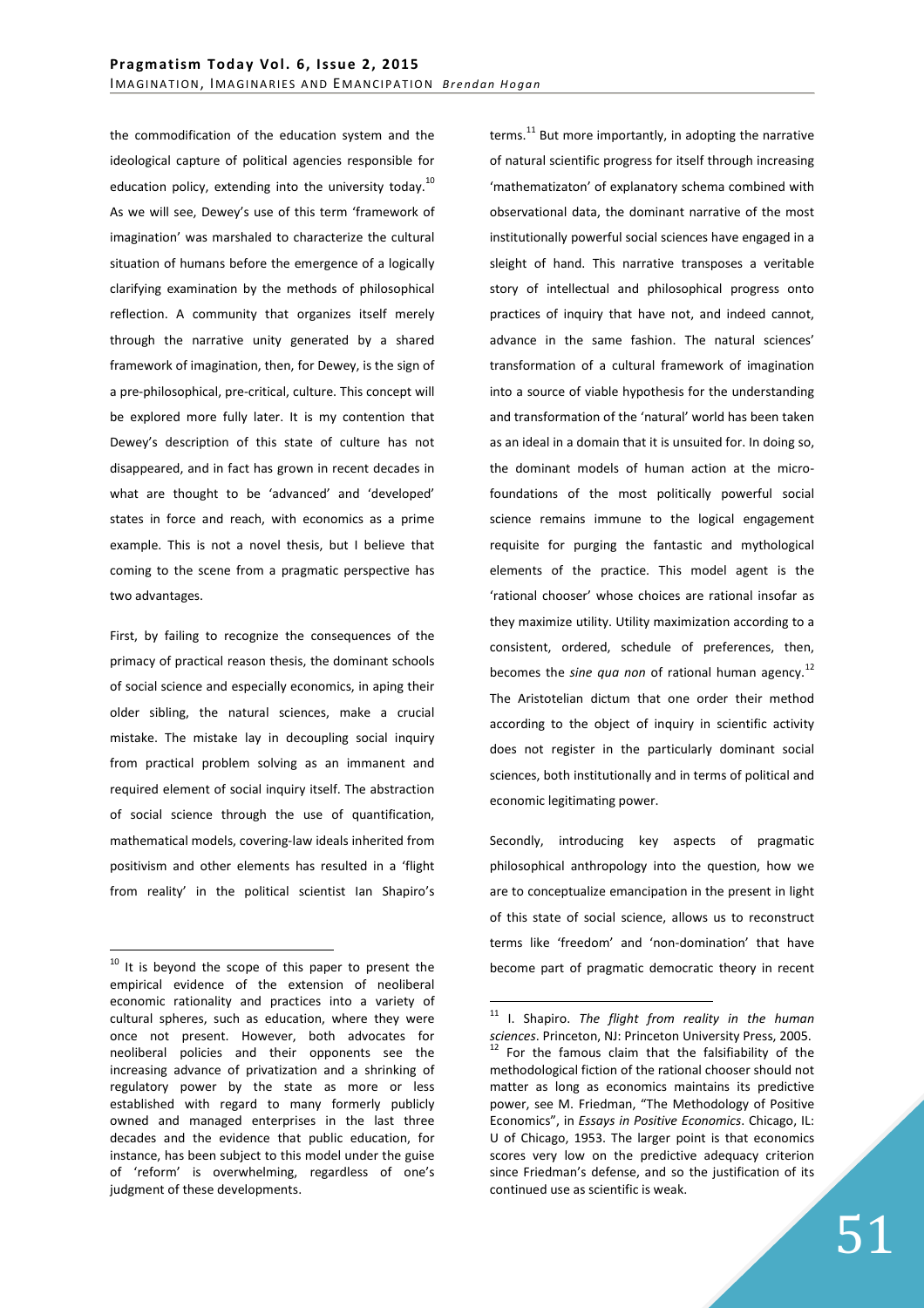works, most notably those of James Bohman.<sup>13</sup> These terms then become critical standards that are tested against economic conditions and practices. I will return to this second advantage in my conclusion.

## **Privileging imaginative capacities as the touchstone of human agency**

It should be briefly noted the ways in which the model of the agent in Dewey's version is involved in an experiential field that results, in significant measure, from activities of imagination. Dewey attempted to wrench human individuality away from the subject modeled in the epistemological traditions of empiricism and rationalism.<sup>14</sup> He inserts this isolated 'spectator' agent into the scene of doing and undergoing that is the environment of all living natural existences. The following particularly rich description of the human position distills a larger vision of human agency with imagination at its core:

Anticipation is therefore more primary than recollection; projection than summoning of the past; the prospective than the retrospective. Given a world like that in which we live, a world in which environing changes are partly favorable and partly callously indifferent, and experience is bound to be prospective in import; for any control attainable by the living creature depends upon what is done to alter the state of things. Success and failure are the primary "categories " of life ; achieving of good and averting of ill are its supreme interests ; hope and anxiety (which are not self-enclosed states of feeling, but active attitudes of welcome and wariness) are dominant qualities of experience. Imaginative

<sup>13</sup> See J. Bohman, J. *Democracy across borders: From Dêmos to Dêmoi*. Cambridge, MA: MIT Press, 2007. Bohman is also one of the few the philosophers of social science that conceptualizes both the pragmatic process of problem formation and the requisite coordinated action for resolving problems in terms of "practical verification". See, especially, J. Bohman, "Theories, Practices, and Pluralism: A Pragmatic Interpretation of Critical Social Science". *Philosophy of the Social Sciences, 29*(4), 459-480, 1999.

forecast of the future is this forerunning quality of behavior rendered available for guidance in the present. Day-dreaming and castle-building and esthetic realization of what is not practically achieved are offshoots of this practical trait, or else practical intelligence is a chastened fantasy. It makes little difference. Imaginative recovery of the bygone is indispensable to successful invasion of the future, but its status is that of an instrument. To ignore its import is the sign of an undisciplined agent; but to isolate the past, dwelling upon it for its own sake and giving it the eulogistic name of knowledge, is to substitute the reminiscence of old-age for effective intelligence. The movement of the agent-patient to meet the future is partial and passionate; yet detached and impartial study of the past is the only alternative to luck in assuring success to passion.<sup>15</sup>

In classical pragmatism, from Peirce through Dewey, problem solving activities are rooted in a genuine existential doubt or a problematic situation, and this is what sets one on the road to inquiry. Thus all inquiry, criticism, and intelligent functioning is best understood as a practical activity inflected by an imagined future. Dewey's articulation of the character of inquiry is compelling, especially when we take this insight into this

 $\overline{a}$ 

<sup>14</sup> It is recognized an entirely different angle in discussing the centrality of imagination in pragmatic understanding of human being can be told from the developmental perspective of G.H. Mead. This developmental story with respect to individual psychology is beyond the scope of this paper.

<sup>&</sup>lt;sup>15</sup> Dewey. "The Need for A Recovery of Philosophy." In *Creative Intelligence: Essays in the Pragmatic Attitude* edited by John Dewey. (New York: Holt) 1917: 3-69. Dewey writes in the immediate preceding paragraph: The preoccupation of experience with things which are coming (are now coming, not just to come) is obvious to any one whose interest in experience is empirical. Since we live forward; since we live in a world where changes are going on whose issue means our weal or woe ; since every act of ours modifies these changes and hence is fraught with promise, or charged with hostile energies what should experience be but a future implicated in a present! Adjustment is no timeless state; it is a continuing process. To say that a change takes time may be to say something about the event which is external and uninstructive. But adjustment of organism to environment takes time in the pregnant sense; every step in the process is conditioned by reference to further changes which it effects. What is going on in the environment is the concern of the organism ; not what is already " there " in accomplished and finished form. In so far as the issue of what is going on may be affected by intervention of the organism, the moving event is a challenge which stretches the agent-patient to meet what is coming. Experiencing exhibits things in their unterminated aspect moving toward determinate conclusions. The finished and done with is of import as affecting the future, not on its own account : in short, because it is not, really, done with.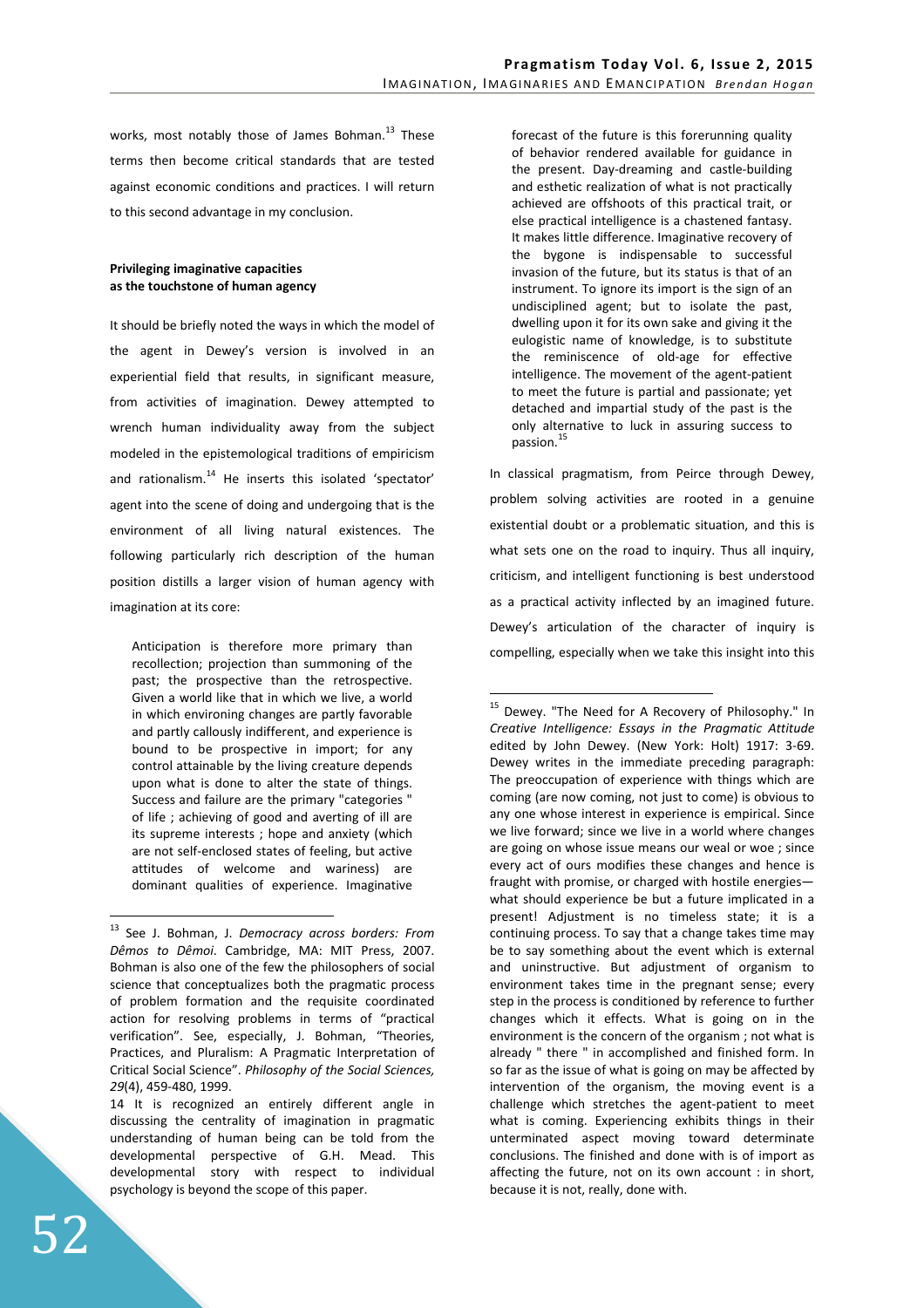imaginative dimension and turn to the modality of social inquiry:

**Inquiry is the controlled or directed transformation of an indeterminate situation into one that is so determinate** in its constituent distinctions and relations as to convert the elements of the original situation into a unified whole. $16$ 

Its practical character is intertwined with a situation that requires some type of reconstruction effected to reestablish equilibrium, solve some problem, or eliminate doubt so that one can go on. In this sense the imaginative quality of human agency still retains a rational core compatible with certain streams of enlightenment thought, one that advocates experimentalism and scientific culture, now pragmatically understood. The position taken here does not entail that because of this imaginative quality we must resort back to a model of human agency as merely mytho-poetic creativity in a romantic vein.

To say however, that practical reason is primary to theoretical reason is to invoke a special role for imagination in terms of how we carry out the redress of certain problems. It is not to say that theoretical reason and principles are not necessary to guiding and shaping action. Rather, it re-describes the status of theoretical and moral principles away from an *a priori*, or fixed meaning, integrating the principles immanently to a problematic situation. Moreover, the consequences of employing theoretical principles in given contexts at once becomes a significant test of their viability, as we can only enlist our imagination in a hypothetical projection of the consequence of a possible course of action in living up to any norm. Imagination, as Dewey writes in an oft-quoted passage, is how we connect the old and the new:

 $\overline{a}$ <sup>16</sup> P. 138, Dewey, *The Collected Works of John Dewey, 1882-1953 (2nd release). Electronic edition.* Eds. J.A. Boydston, & L.A. Hickman, 1996. And *The Later Works of John Dewey, 1925-1953. Volume 12: 1938, Logic: The Theory of Inquiry*. Charlottesville, VA: InteLex Corporation

For while the roots of every experience are found in the interaction of a live creature with its environment, that experience becomes conscious, a matter of perception, only when meanings enter it that are derived from prior experiences. Imagination is the only gateway through which these meanings can find their way into a present interaction; or rather, as we have just seen, the conscious adjustment of the new and the old is imagination. Interaction of a living being with an environment is found in vegetative and animal life. But the experience enacted is human and conscious only as that which is given here and now is extended by meanings and values drawn from what is absent in fact and present only imaginatively.<sup>17</sup>

Given the forward looking character of the instrumental theory of knowledge and meaning, as well as the practical strictures of our intellectual life, our guiding ideals can only ever be ends-in-view.<sup>18</sup>

Thinking is also circumscribed by its practical character. This has deep consequences for the stance we take towards philosophical and scientific reflection. In the first instance, the primacy of practical reason privileges the particular qualitative individuality of a situation as the controlling constraint for what is possible in terms of existential reconstruction of our shattered environment. Thus, accessing this qualitative individuality in terms of hypotheses for practical activity to address it, what we might call getting the problem right, is utterly crucial. Secondly, and no less relevant for a self reflective theory of inquiry, is an examination of the conceptual battery by which we organize, make inferences, and organize plans of ongoing experimental reconstruction of the problematic situation. These two norms of inquiry take on a particular character in the social sciences, even if, as Dewey and others in the pragmatic tradition demonstrate, the pattern of inquiry for both the human

<sup>17</sup> Dewey, *The later works of John Dewey, Volume 10 1925-1953:1934 Art as Experience*. Ed. J.A. Boydston. Carbondale: Southern Illinois University Press. (1981). P. 276.

<sup>18</sup> See "Theory of valuation" in Dewey, (1988). *The Later Works of John Dewey, Volume 13, 1925 - 1953: 1938- 1939, Experience and Education, Freedom and Culture, Theory of Valuation, and Essays (The Collected Works of John Dewey, 1882-1953)* (Vol. 13). Eds, J.A. Boydston, V. Mayer, S.M. Cahn. Carbondale: Southern Illinois University Press, I988.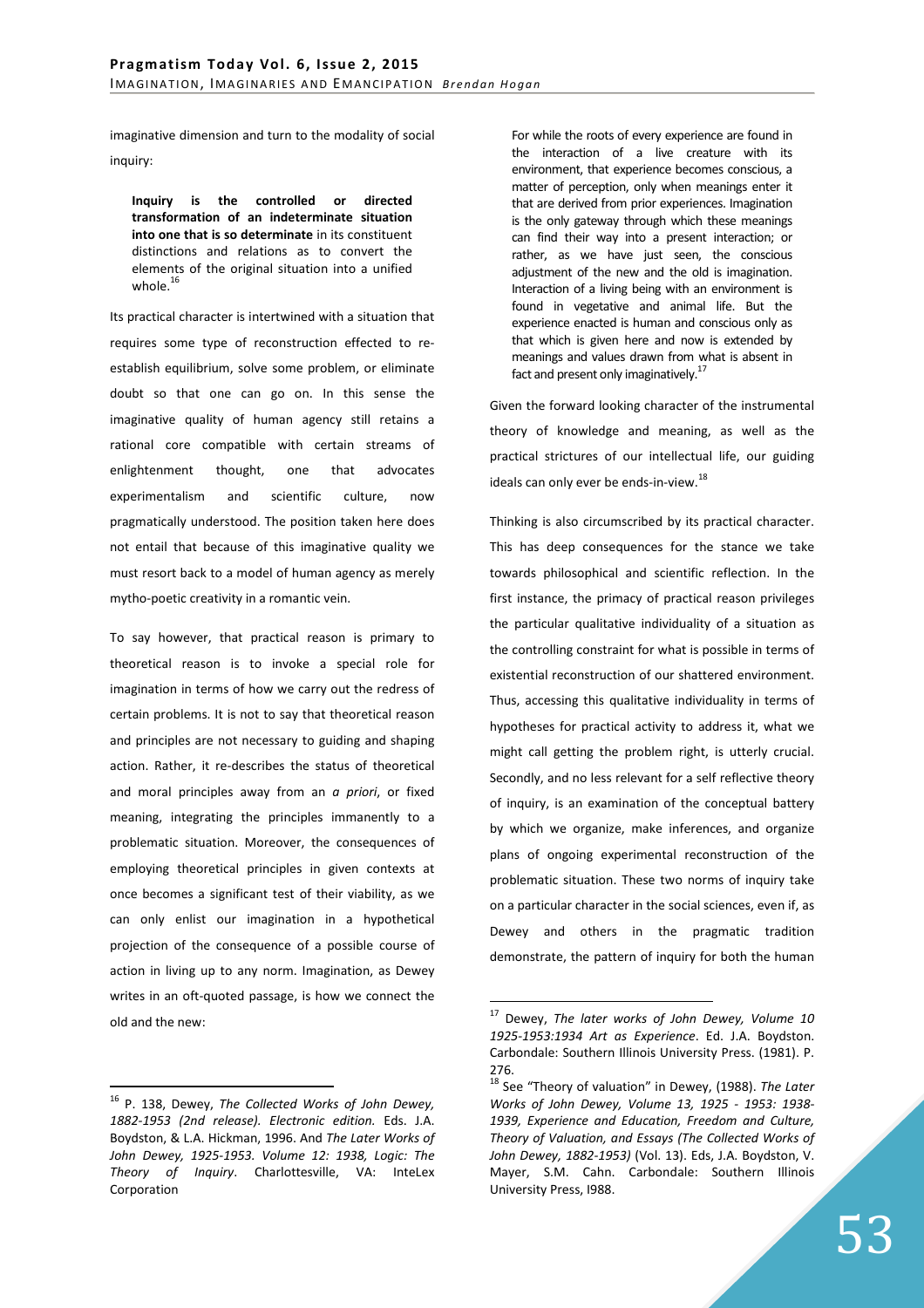and natural sciences is de-limitable in a general way.<sup>19</sup> Investigation into just this practical condition in terms of conceptual resources and experiential constraints is captured by Dewey's definition of logic; the inquiry into inquiry. Thirdly, an additional element of reflection is required to illuminate which ideals or ends are leading the assessment of the usefulness of a particular hypothesis generated out of our conceptual battery. The motivation for particular avenues of inquiry must itself be questioned in light of alternative motivations. This activity is distinct from the general pattern of inquiry, though it requires inquiry in its function. This activity Dewey terms 'criticism', the question of desirability of the desired, the preferential character of the preferred, or the value of the valued.<sup>20</sup> What sets us to inquiry is a problem, the problem identified can be solved according to the best methods available, but that does not tell us whether it is desirable to solve this problem as it is initially felt and understood as a rupture of our habitual functioning. That is to say, problems do not come ready made, intellectually speaking, in contexts where our habits are, to invoke Hans Joas' term again, 'shattered'.<sup>21</sup> In fact, it is often the case that what we think is not a problem, *is* a problem, and vice versa. It is just that we are unaware of the ways in which our values in their habitual projection of consequences conceals other problems.

The conception of action that suffuses a pragmatic understanding of intellectual activity is essentially a creative one. This model of human agency is thus resistant to any simplification and reductive categorization for the sake of natural and social scientific modeling. That is to say, human beings are essentially a creative species with respect to how they solve problems set for them by a dynamic, changing, and as Dewey put it, incomplete universe. Thus behavioristic psychology and its reductive variants in the social sciences are nonstarters for giving us a model of what social inquiry ought to look like.

The agent that carries out such practical activity at once invokes abstract concepts and at the same time motivates their employment by means of values that can survive this illuminating inspection. But the values decided upon themselves are ends-in view, generated by an intelligent imaginative projection based upon prior experience and our successes and failures of inquiry. This insight will return as a constraint upon what emancipation might mean with regard to a crucial aspect of our over-arching situation, the continuing global economic crisis and the means at our disposal for social problem solving.

## **Imaginaries**

 $\overline{a}$ 

Benedict Anderson is well known for detailing the role of imagination in the construction of nationalism in in his work, *Imagined Communities*. <sup>22</sup> Anderson offers a reconstruction of the ways in which different historical and material conditions led to the possibility of constructing a sense of identity and a nation out of peoples who had no contact with or understanding of each other, so distant were their lives. In several cases of the construction of nations, the peoples brought into union were actual enemies in previous generations. The printing press, the spread of markets, mass media technologies, and a new sense of historical time each served indispensable roles in creating an 'imagined community', cemented by the creation of the concept of a binding national language. Anderson carefully constructs his use of the concept of an 'imaginary' in a

<sup>&</sup>lt;sup>19</sup> A common misreading of Dewey lumps him together with positivist philosophers of science. See "The Pattern of Inquiry" in Dewey,. *The Collected Works of John Dewey, 1882-1953 (2nd release). Electronic edition. The Later Works of John Dewey, 1925-1953. Volume 12: 1938, Logic: The Theory of Inquiry*. Eds. J. A. Boydston, & L.A.Hickman. Charlottesville, VA: InteLex Corporation, 1996

<sup>20</sup> Dewey, *John Dewey, the later works, 1925-1953: Volume 4: 1929*. Eds. J.A. Boydston, H.F. Simon, & S.Toulmin, Carbondale, IL: Southern Illinois University, 1988.

<sup>21</sup> H. Joas, *The creativity of action*. Chicago, IL: University of Chicago Press, 1996, p. 128.

<sup>22</sup> B.R. Anderson. *Imagined communities: Reflections on the origin and spread of nationalism*. London: Verso, 1991.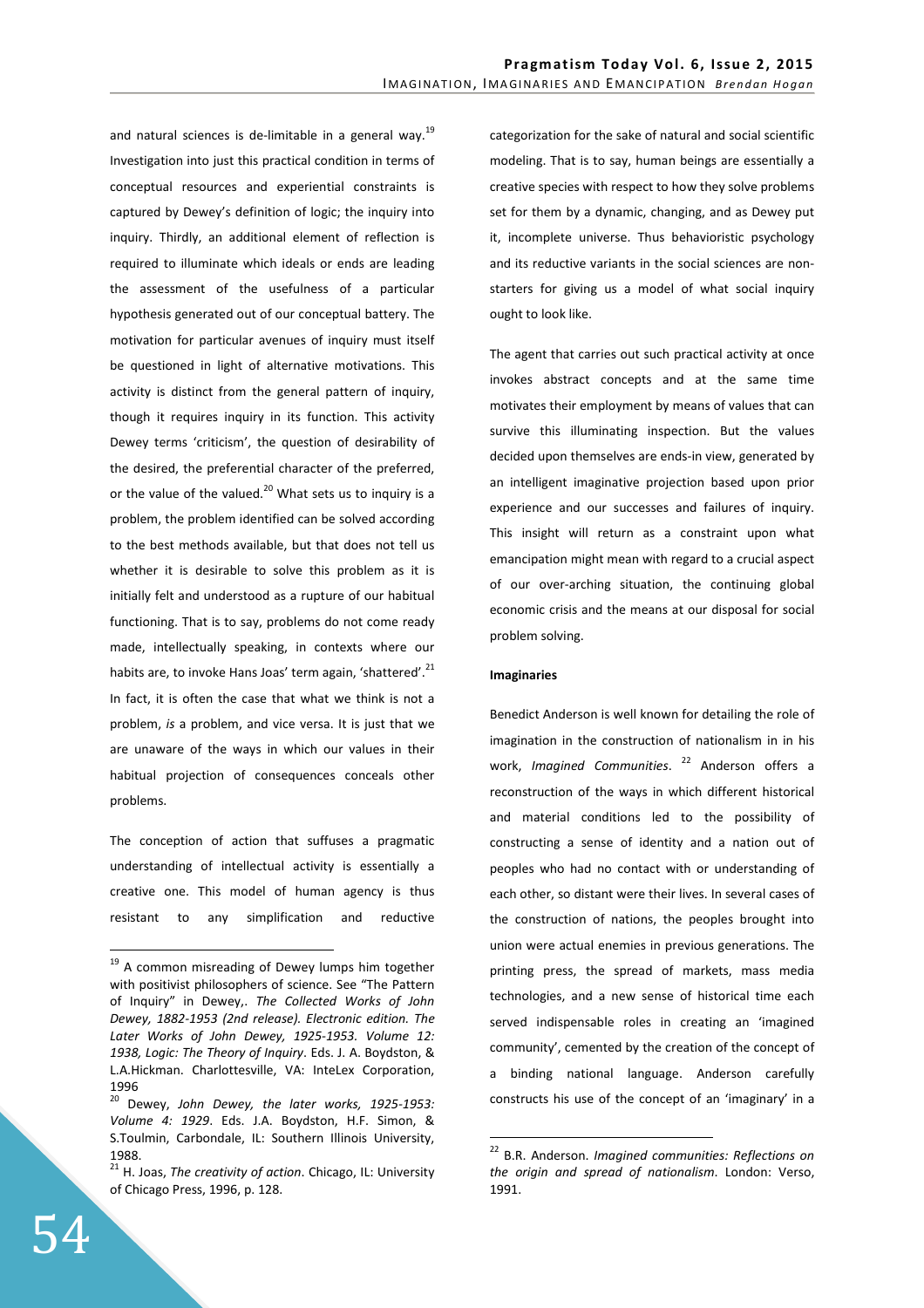social scientific way. He marshals a great deal of evidence in a variety of contexts to generate convincing support for the thesis- that though many were at a loss to explain the triumph of national identity over class identity in such major events as World War I- it is nonetheless possible and necessary to offer alternative explanations that invoke elements of our material culture. These *explanans,* for Anderson, include the impact of the forces of production upon the symbolic order of reproduction in an entirely novel way.

In a more philosophical vein, Charles Taylor has articulated a sense of imaginary that moves closer to the concern in this essay, to exhibit the link between the imaginative features of human agency and emancipation. In *Modern Social Imaginaries*, Taylor writes:

By social imaginary, I mean something much broader and deeper than the intellectual schemes people may entertain when they think about social reality in a disengaged mode. I am thinking, rather, of the ways people imagine their social existence, how they fit together with others, how things go on between them and their fellows, the expectations that are normally met, and the deeper normative notions that underlie these expectations.<sup>23</sup>

Taylor's own expressivist model of human agency has much overlap with a Deweyan model. The ethics of articulation that Taylor calls for, his emphasis on the overcoming of epistemology in constructing our model of philosophical anthropology and human experience, the difference between weak and strong evaluation, and the primarily meaningful character of experience all resonate with a pragmatic model of agency.

John Dewey in *Reconstruction in Philosophy*, like Charles Taylor, has a philosophical anthropological account of the origin of an 'imaginary', as opposed to Anderson's historical account. For Dewey, humans identify themselves with a tradition or a community in earlier times, one that is directly rooted in narrative, its

 $\overline{a}$ 

intensification over time, and the development of the aforementioned 'framework of imagination': Dewey here establishes a fruitful pivot through which to analyze a number of issues related to our problematic situation:

But some experiences are so frequent and recurrent that they concern the group as a whole. They are socially generalized. The piecemeal adventure of the single individual is built out till it becomes representative and typical of the emotional life of the tribe. Certain incidents affect the weal and woe of the group in its entirety and thereby get an exceptional emphasis and elevation. A certain texture of tradition is built up; the story becomes a social heritage and possession; the pantomime develops into the stated rite. Tradition thus formed becomes a kind of norm to which individual fancy and suggestion conform. An abiding framework of imagination is constructed. A communal way of conceiving life grows up into which individuals are inducted by education. Both unconsciously and by definite social requirement individual memories are assimilated to group memory or tradition, and individual fancies are accommodated to the body of beliefs characteristic of a community. Poetry becomes fixated and systematized. The story becomes a social norm. The original drama which re-enacts an emotionally important experience is institutionalized into a cult. Suggestions previously free are hardened into doctrines.<sup>24</sup>

Dewey here is talking about the emergence of what is essentially analogous to the aforementioned 'imaginary', though his starting point is one that is prior to philosophical reflection and logical examination of the dominant body of beliefs in early pre-scientific cultures. Here a subtle distinction must be introduced. On the one hand Dewey is critical of those frameworks of imagination that become so hardened as to be hypostatized and impervious to 'logical clarification' or experimental reconstruction. But, on the other hand, his understanding of human creativity and the meaningful environment of doing and undergoing inflected by future consequences retains a holistic character. Thus any human environment is suffused with shared meanings in a linguistic community that are implicit and serve as an

<sup>23</sup> C. Taylor (2004). *Modern social imaginaries*. Durham: Duke University Press, 2004. P. 23.

<sup>24</sup> Dewey, *The Middle works, 1899-1924* (Vol. 12) Eds. J.A. Boydston, B.A. Walsh, & R. Ross, Carbondale: Southern Illinois University Press, 1982. P. 84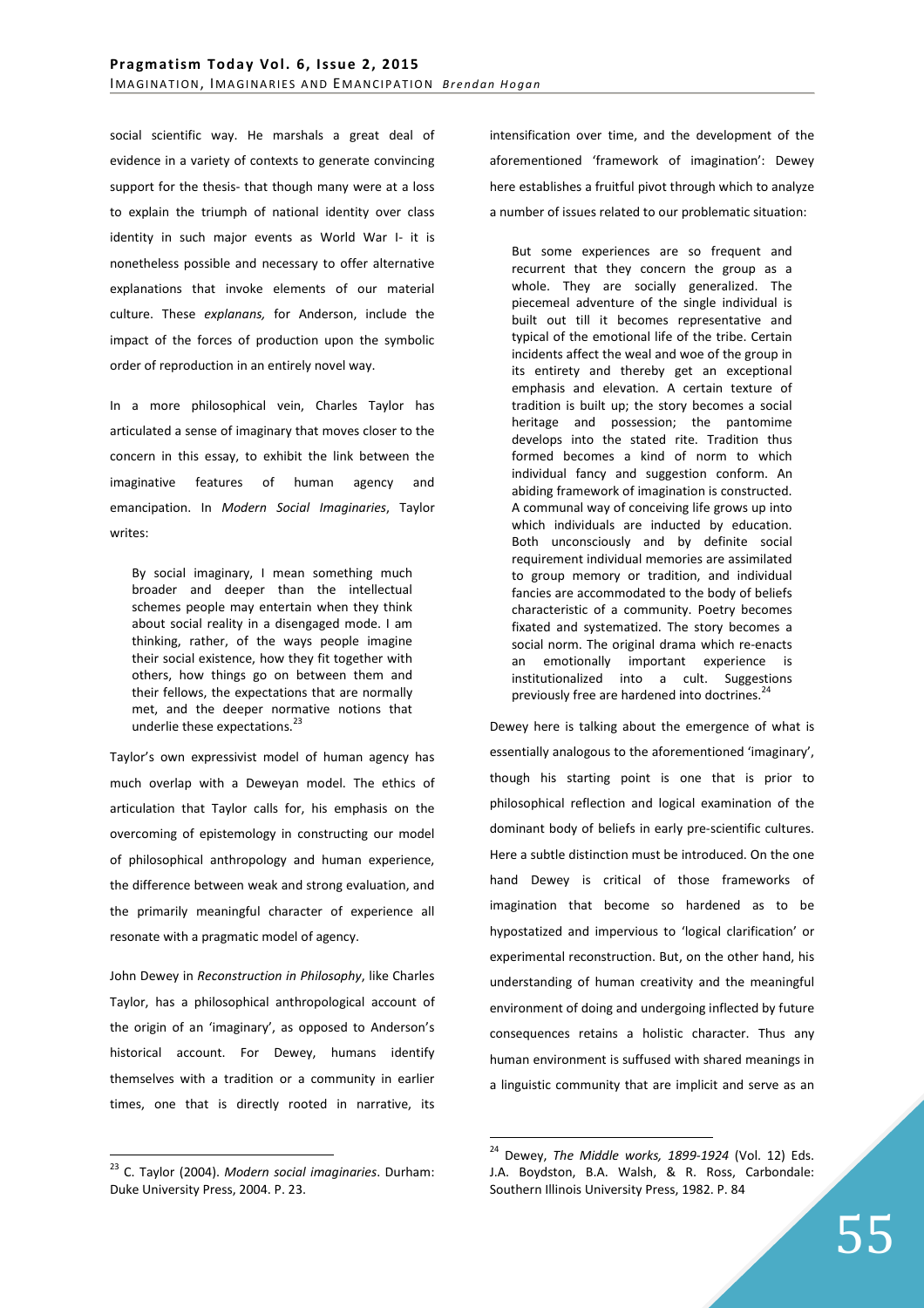intersubjective 'background', analogous to the phenomenological sense of that term, for practices to take shape and continue with success. But with respect to his origin story above and the unconscious development of a framework of imagination that undergirds intellectual practices in *a priori* and implicit fashion, he could have just as easily been discussing the contemporary situation of United States culture in a variety of ways. I offer as examples the ascendant 'debate' of evolution vs. creationism, the continuing power of supply-side economics, the mistrust of climate science, and the dominance of the 'theory' of the invisible hand guiding managerial stockholder capitalism.

Perhaps Dewey's *Freedom and Culture* is most relevant and instructive in some ways with respect to illustrating the sensitivity to the manipulation of life activity a fixed framework of imagination can have. In this text, he deftly articulates the way in which Soviet Marxism, the marginalist transformation of economic liberalism, and fascism all regress to a mode of explanation that has more in common structurally with the framework of imagination of earlier cultures, than it does with a culture of experimentalism freed from doctrine, a culture of inquiry.<sup>25</sup> It is one of Dewey's most thorough meditations on the status of democracy at a particular historical juncture, writing in 1939 after a decade of challenges to the democratic ideal from both the left and right wings of politics on a global scale. In the prior year he had published his masterwork on inquiry, *Logic: the theory of inquiry*, so it is not surprising that Dewey makes a case for the priority of culture to legal procedures, forces of production, and militarist corporatism, in examining the conditions for the possibility of realizing democracy at that, or any, time.

Here Dewey, in the midst of strident arch-polemical debates among fascists, liberals and communists, provides an argument for taking stock of the power that our assumptions have in shaping our political activities, and how our imaginations can be shaped:

Schooling in literacy is no substitute for the dispositions which were formerly provided by direct experiences of an educative quality. The void created by lack of relevant personal experiences combines with the confusions by impact of multitudes of unrelated incidents to create attitudes which are responsive to propaganda, hammering in day after day the same few and relatively simple beliefs asseverated to be "truths" essential to national welfare. In short, we have to take into account the attitudes of human nature that have been created by the immense development of mechanical instrumentalities if we are to understand the present power of propaganda. $^{26}$ 

Put in terms of the larger thesis here, the constraints of imagination can then be read back into the agent in terms of their participation, subjugation or emancipation from interpretations of their situation and proposals for remedying the disequilibrium that initiated their inquiry. In Dewey's context in the 1930s this played out in relation to the rise of totalitarian movements and the refusal of liberal capitalist elites to question their economic assumptions.

If a pragmatically reconstructed scientific ethos of experimental and creative social action is to become consequential in the context of the current crises, then a kind of "intellectual disrobing" of the dominant interpretations of social reality is required.<sup>27</sup> This is

 $\overline{a}$ 

<sup>25</sup> Dewey, *The Later Works of John Dewey, Volume 13, 1925 - 1953: 1938-1939, Experience and Education, Freedom and Culture, Theory of Valuation, and Essays (The Collected Works of John Dewey, 1882-1953)* (Vol. 13), J.A. Boydston, V. Mayer, & S.M. Cahn. Carbondale: Southern Illinois University Press, 1988.

<sup>&</sup>lt;sup>26</sup> Ibid. P. 95

<sup>27</sup> Dewey, *The later works, 1925-1953*. Ed. Boydston, J. A. Carbondale: Southern Illinois University Press, 1981. P. 40. As one example, on the front page of the July 27, 2009 edition of the *Financial Times*, a large photo depicted a man in tie and firmly pressed suit pointing to a chart with lines, pie charts , bar graphs and the rest. He is demonstratively gesturing to a woman who appears to be a senior citizen, dressed rather sharply with hands folded in front of her body. One can make out from the photo that this chart was one among a series, and it is probably not too great a leap to think that this series of charts was meant to tell a story. As it turns out, the man, we are told in the caption, is an economist at the London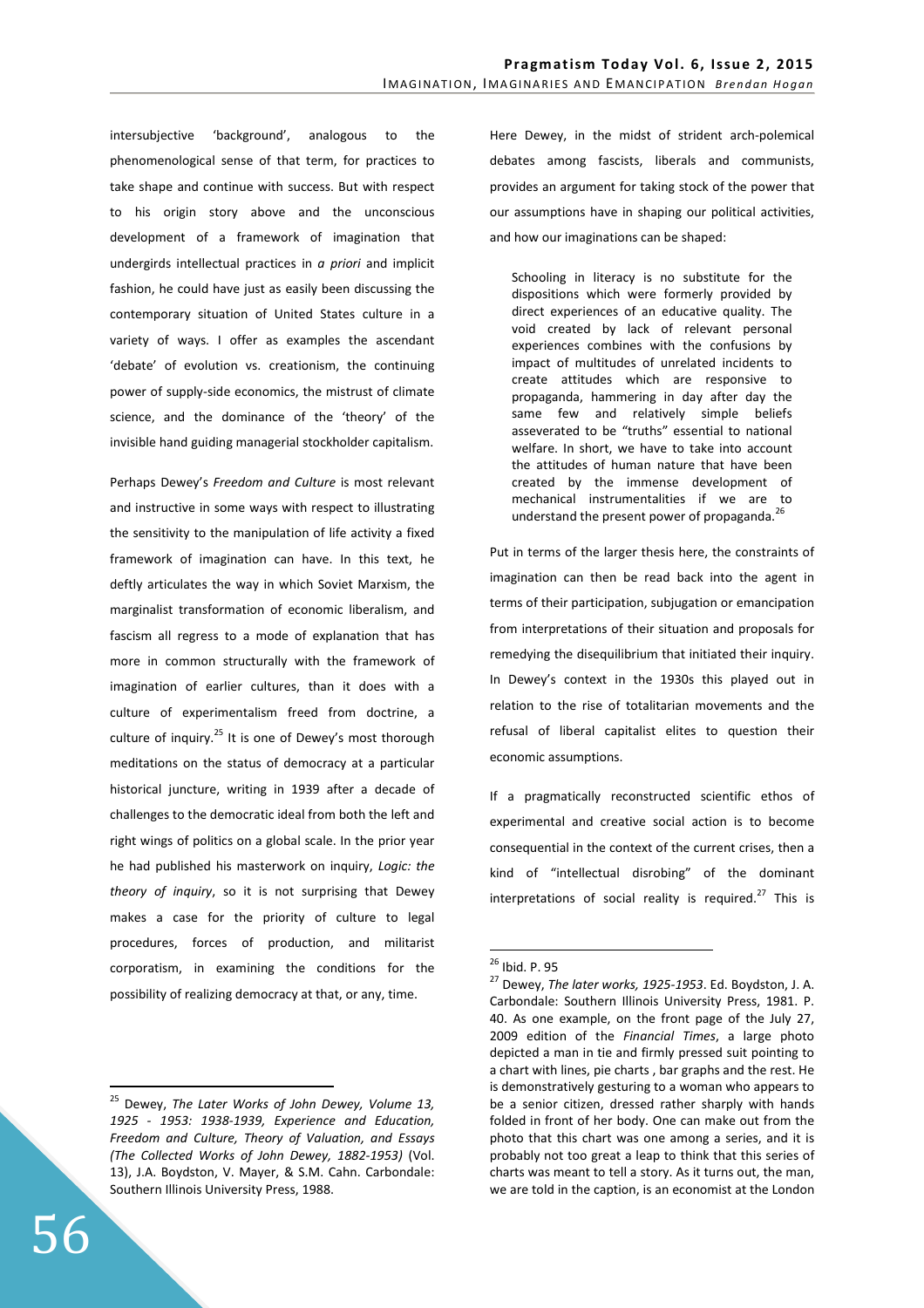necessary to articulate the consequences of our habits of imaginative projection in our understanding of problematic situations, and to bring into relief the imaginative rails upon which our grasp of our situation runs. Clearly the ways in which our understanding of the social sciences, and especially economics, is in need of vehement and continual intellectual disrobing. Economics is a social science of singular focus here as it is the emperor of the social sciences in terms of efficacy in creating the conditions of our current crisis.

Another significant value realized by assigning metatheoretical privilege to the framework of imagination as the heart and origin of a developmental philosophical anthropology means that we are some distance from the totalizing claims of severe versions of ideology critique or reductions of cultural activity to the forces of production in naïve versions of historical materialism. Rather, using either the notion of a 'framework of imagination' or the philosophically inflected concept of 'imaginary' has the virtue of being able to name the power of neoliberal market forces in our selfunderstanding, in this instance as an insufficiently 'logically clarified' fund of practical reason with ramifications across the culture it saturates, and at the same time proffer alternatives based upon an

School of Economics, and the woman is the Queen of England. Queen Elizabeth had asked a question of her nation's economists: 'Why didn't economists predict the economic collapse, considering the unsustainability of the mortgage system and credit default practices, and then intervene with recommendations for actions to prevent such an outcome as we are experiencing?" This sent economists at LSE, the government, and around England scurrying over two weeks to come up with an answer. The revelation of the answer was an event there for the world to see on the front page of the FT. This is a remarkable occasion, in terms of political culture, and unique in Britain's political and royal history. But not as remarkable, from an intellectual and philosophical perspective, as the answer to the question found in the paper completed by the group assigned the task of answering the Queen's question. From the heart of an institution that has harbored some of the staunchest defenders of neoclassical economics and the rational choice methodology at its foundation in the social sciences came their explanation: the queen was told it was a 'failure of collective imagination'

<u>.</u>

assessment of the possibilities of the situation and historical successes in light of this domination.

## **Emancipation**

And so given these individual and social registers of imagination in human activity, what then is the role of emancipation and emancipatory practices? Emancipation from what? Emancipation for what purpose? As with most concepts in philosophical discourse, the idea of emancipation is illuminated by its contrasting pair. I suggest as a hypothesis we take the idea of domination as the opposite of emancipation. James Bohman argues that domination consists in the elimination or prohibition of the exercise of an agent's normative powers to engage in free, efficacious, communication with respect to those political, social, and legal practices affecting that agent. In addition, the reflexive power to constitute and change those rules by which free communication realizes normative power must be guaranteed. $^{28}$  As Bohman puts it:

Nondomination is in fact more basic than any such good, primary or otherwise, since to be part of a cooperative scheme is already to have legitimate expectations concerning one's status with respect to others in that scheme. Thus we can see nondomination as a fundamental condition for participation in projects that are common only to the extent that, qua member, one can influence the terms of cooperation with others, and not be ruled by them.<sup>29</sup>

If the previous two ways of discussing the position of the human agent with respect to their deliberation and inquiry on the individual level, and the framework of imagination or imaginary at the social level, then at least one area ripe for illumination and critique springs immediately to mind: a false picture of the role and function of the social sciences and false assumptions about human action informing these sciences.

Given that the dependence of our imaginative rehearsal on a fund of concepts that is socially mediated, and that the social mediation of these concepts takes place

 $\overline{a}$ <sup>28</sup> Bohman, Op. Cit.

<sup>29</sup> Ibid. P. 27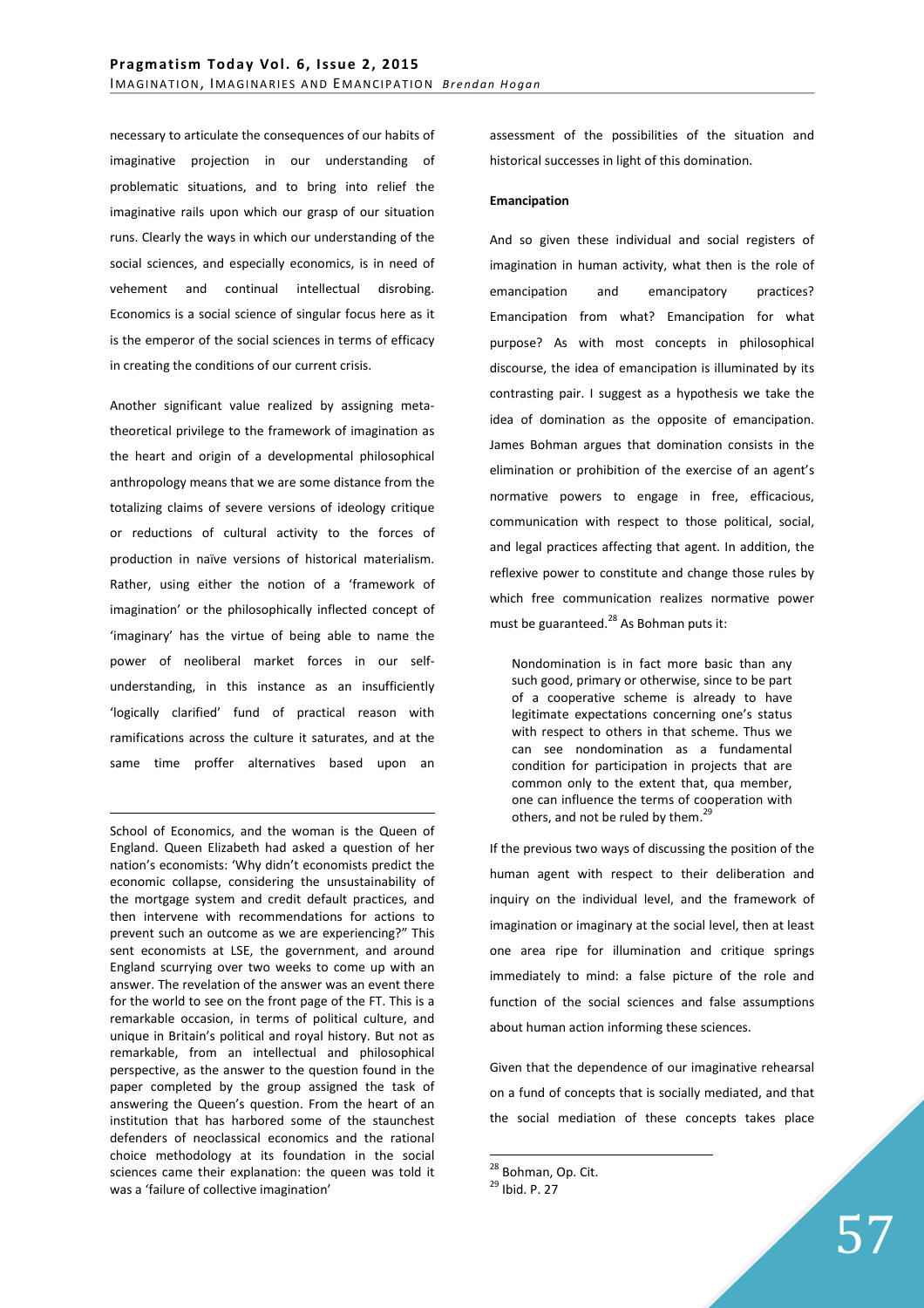through a background which in large part goes assumed and 'unthematized', it is not surprising that the human communities reproduce the social positions of dominated and dominators. It is entirely possible due to the incomplete and provisional conceptual battery that funds our imaginary that someone cannot consciously articulate their situation of domination, especially if their interests are frustrated by forces that are largely 'unthematized'. This is not to say that individuals are judgmental dupes, in fact, given the primacy of practical reason mentioned above, individuals make great efforts to reconstruct the various problematic situations in which they continually find themselves with astonishing success given the myths that dominate intellect and sensibility.

The kind of domination I am referring to here translates into ideology in its pejorative sense of fostering a social imaginary that precludes certain perceptions, articulations, and expressions geared towards realizing an individual's free and equal exercise of their normative powers. It is not, however, a totalizing picture of ideology and is some distance from the most strident examples in the tradition of ideological critique, saturated with variants of the theory of historical materialism that they are.<sup>30</sup> Rather, domination in this ideological sense is socially maintained by a background of assumptions about the ends of activity and creativity that is so developed as to exclude the native perspective of individuals who make up that fabric. The larger questions to ask are, can certain imaginaries develop in which certain articulations are unavailable or impossible? Is it possible for individuals to be socialized into positions that are reinforced structurally, both at the level of their education and within their specific social lives such that their sense of what is possible is harmfully delimited? Is it not a kind of domination to sustain certain social contexts where because of your social position you are run on certain institutional rails that establish frameworks of imagination where certain emancipatory moves are foreclosed?

Answering yes to these questions need not raise the specter of *deterministic* false-consciousness within this picture. However, the power of contemporary social forces to maintain differences-especially those of class and race- that transform a person's and an entire community's sense of what is possible, and thus what avenues are available for redressing problematic situations, is now so palpable in our neoliberal context as to appear to the wider public as almost inevitable. In addition, the processes of neoliberalism, in the rare occurrences that political bodies publicly debate and examine the consequences of this mixture of policy and practice, can also appear as intractable. This sense of intractability deepens when the dominant interpretations issued out of this current imaginary undergo 'logical clarification', in Dewey's sense, in public view and yet *still* coordinated action on the part of the agents that constitute the problematic situation is overridden in favor of capital imperatives embedded in neoliberal justificatory discourse. $^{31}$ 

# **Conclusion: An example of emancipatory social inquiry in neoliberal times**

However, practices do exist that counter the hegemony of the neoliberal framework of imagination. Out of the Argentinian crisis economic crisis of the early 2000s, workers reoriented their practices in order to labor and make a living according to their own designs. $32$ Specifically they restructured factories abandoned by capital owners in Buenos Aires for themselves, modeled

 $\overline{a}$ 

<sup>&</sup>lt;sup>30</sup> This is not to sidestep the common Hegelian roots of historical materialism and pragmatic social philosophy. For a discussion of how these roots bear fruit in different ways with respect to the concept of hegemony, see B. Hogan. "Pragmatic Hegemony: questions and convergence". *The Journal of Speculative Philosophy, 29*(1), (2015). P. 107-117

<sup>31</sup> The recent saga of Greece and the European Union is especially instructive of the cross-purposes of agents operating under the aegis of neoliberal principles and expressions of national democratic will.

<sup>32</sup> For an account of this crisis, see, M. Teubal, "Rise and Collapse of Neoliberalism in Argentina: The Role of Economic Groups." *Journal of Developing Societies* 20.3- 4, 2004: 173-88.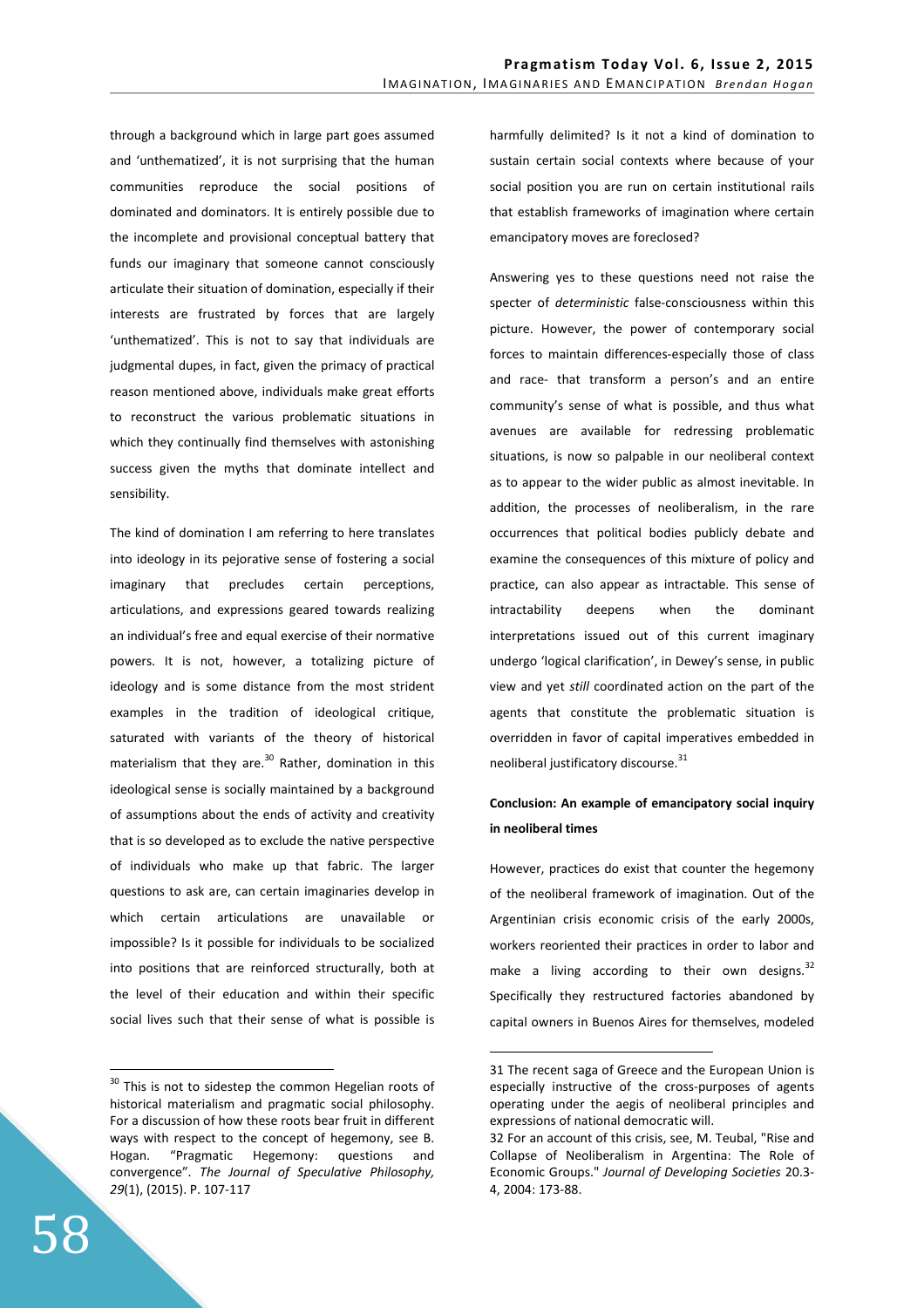on worker-owned and operated co-operatives. In this sense, they fly directly in the face of neoliberal practices that have pushed the managerial stockholder form of privately held incorporation to its individualist limit. These models of workplace democracy have been chronicled in the Argentine case and others. $33$  But it is important to note, recalling the function of imagination in connecting the old and the new as cited above, that they are not *ex nihilo* practices, or absolute rejections of existing practices. In the case of Argentina, they are transformations via the use of the tool of microfinance uncoupled from major institutions of finance capital, the education and training of former line workers in business planning, the coordination with local families and other worker-run factories, and other measures aimed towards the end of performing in the larger market. In addition, and crucially, workers used legislative avenues and political lobbying to secure legitimate protection under the existing property rights regime in Argentina, thereby defeating the counter-claims of foreign owners that had abandoned the factories.

The elements exhibited in this new form of production are varied. They include the reconstruction of the contract form-the very linchpin of liberalism's emancipation from feudalism. Using the tools available to them to compete in a preexisting market is a radically democratic and pragmatic assertion of the creative power of individuals to emancipate themselves from the domination hidden in the contract, and in the power of capital to withdraw itself from circulation. $34$  Rather, workers self-organized through deliberation and consultation with experts regarding the various facets of factory production, distribution, retail, and supply chains

 $\overline{a}$ 

and then made decisions as a collective body as to how to meet the needs of the production process and distribute labor, management responsibilities, and profits.<sup>35</sup>

One of the reasons why alternatives seem Quixotic in the current political economic context is precisely because the way to test a proposed hypothesis, that takes the position and perspective of all the parties to a situation, is through coordinated action on the part of those affected. The natural scientific overtones of social science geared towards explanation proffer social scientific activity that 'cannot' by its very nature be tested by practical coordinated action among the subjects who take their interests as the starting point of social scientific 'data'. From the perspective of mainstream social science this is to commit the worst kind of ideological error in the first place. From the dominant mainstream perspective, it is only by abstracting from the value orientations of the scientists on the one side, and neutrally identifying the preferences and perceptions of the subjects on the other side, that we might grasp explanations for certain aggregative behaviors that ultimately reduce to the individual preference schedules of individual rational choosers. While it is quite true that there are alternative social scientific methodological practices on offer, they are not dominant or effectively translated into policy, and in very large part refrain from embracing what is the *sine qua non* of what Dewey referred to as social inquiry:

For the idea commonly prevails that such inquiry is genuinely scientific only as it deliberately and systematically abstains from all concern with matters of social practice. The special lesson which the logic of the methods of physical

<sup>&</sup>lt;sup>33</sup> See, for example, K. Stikkers. "Dewey, economic democracy, and the Mondragon cooperatives" *European Journal of Pragmatism and American Philosophy* Vol. 3, No. 2, 2011.

<sup>34</sup> See, R. Heilbroner, *The nature and logic of capitalism*. New York: Norton, (1985). On the domination hidden in the contract form as understood by Dewey, see T. Midtgarden. "Critical Pragmatism: Dewey's social philosophy revisited". *European Journal of Social Theory*, 15(4), 2012, 505-521.

<sup>&</sup>lt;sup>35</sup> The finance experts consulted are importantly motivated by the same ethos requisite for pragmatic social inquiry. Their aim as a non-profit actor is to provide the tools for democratic production processes to thrive. Thus, their finance obligations are primarily to the factories they serve and their own continued operation and are decoupled from larger accumulation processes. For more information see, www.theworkingworld.org and http://labase.org/, as well as E.Winninghoff, "The giving generation". *Barron's*. (December 3, 2012).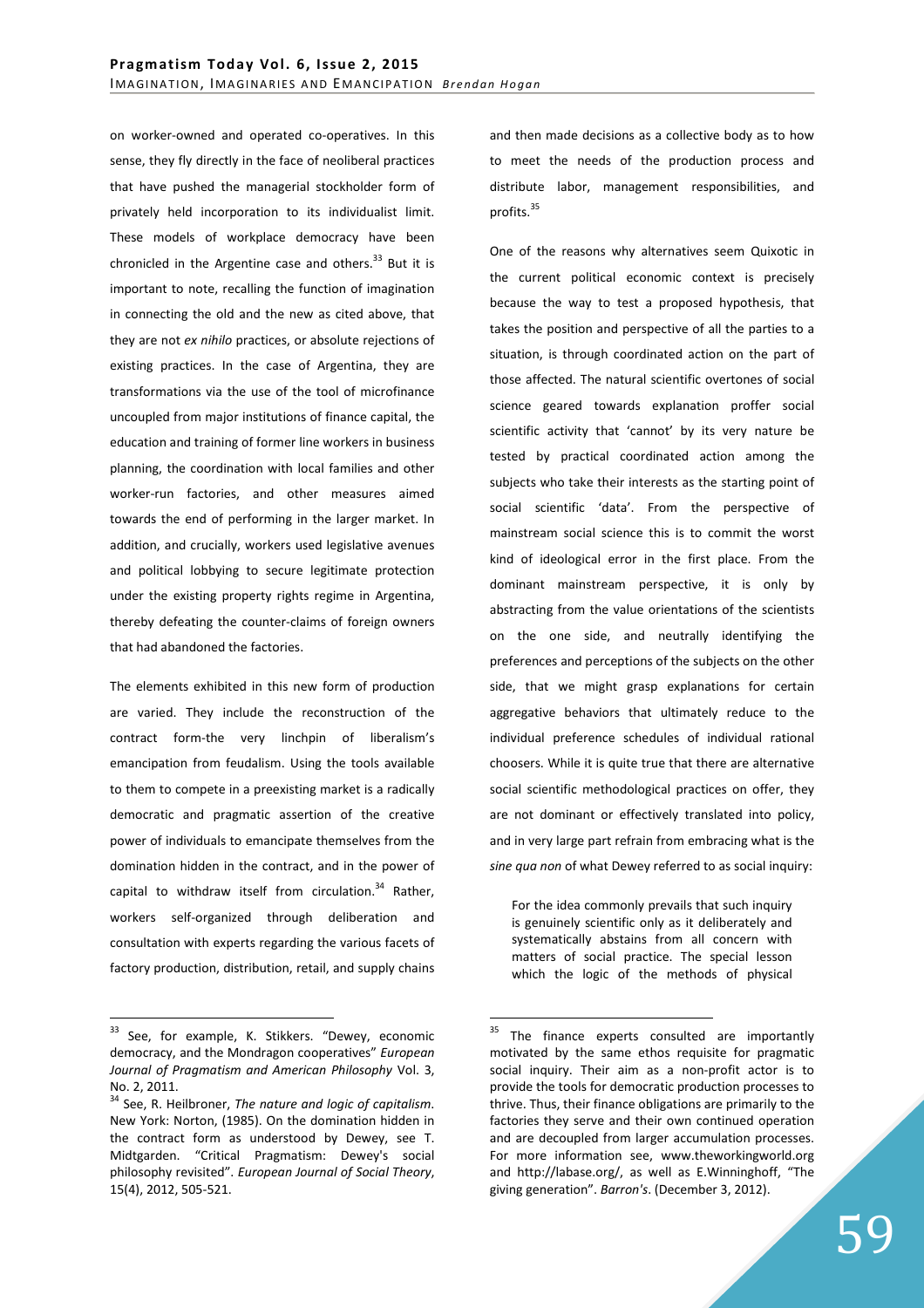inquiry has to teach to social inquiry is, accordingly that social inquiry, as inquiry, involves the necessity of operations which existentially modify actual conditions that, as they exist, are the occasions of genuine inquiry and that provide its subject-matter.<sup>3</sup>

This emancipatory practice available at the level of material production, at the point of the live creature's transformation of their material environment, is one example of how an emancipatory practice can take roots in 'shattered' times. By including the agents that make up the problematic context as essential components in redressing the crisis, these alternative economic practices opened a space for genuinely imaginative and creative social inquiry that 'existentially modify actual conditions'. In this sense and in this respect, by adopting alternative measures of production, finance, and ownership, and by engaging the members of the cooperative in critique and deliberation- as individuals as well as members of a common body- as to the course of action to redress the crisis, they serve as an example of emancipatory pragmatic inquiry and an alternative to the dominant imaginary.<sup>37</sup>

# **Works Cited**

- Alexander, Thomas M. *The Human Eros: Eco-ontology and the Aesthetics of Existence*. New York: Fordham UP, 2013. Print.
- Alexander, Thomas M. *John Dewey's Theory of Art, Experience, and Nature: The Horizons of Feeling*. Albany: State U of New York, 1987. Print.
- Anderson, Benedict R. O'G. *Imagined Communities: Reflections on the Origin and Spread of Nationalism*. London: Verso, 1991. Print.
- Bohman, J. "Theories, Practices, and Pluralism: A Pragmatic Interpretation of Critical Social Science." *Philosophy of the Social Sciences* 29.4 (1999): 459-80. Web.
- Bohman, James. *Democracy across Borders: From Dêmos to Dêmoi*. Cambridge, MA: MIT, 2007. Print.
- Dewey, John, and Jo Ann Boydston. *The Later Works, 1925-1953*. Carbondale: Southern Illinois UP, 1981. Print.
- Dewey, John, and Jo Ann Boydston. *The Later Works, 1925-1953*. Carbondale: Southern Illinois UP, 1981. Print.

60

 $\overline{a}$ 

- Dewey, John. *Freedom and Culture*. New York: Paragon, 1979. Print.
- Dewey, John, Jo Ann. Boydston, Abraham Kaplan, and Harriet Furst. Simon. *1934:*. Carbondale: Southern Illinois U, 1989. Print.
- Dewey, John, Jo Ann Boydston, and Larry A. Hickman. *The Collected Works of John Dewey, 1882-1953 (2nd Release). Electronic Edition. The Later Works of John Dewey, 1925-1953. Volume 12: 1938, Logic: The Theory of Inquiry*. Charlottesville, VA: InteLex Corporation, 1996. Print.
- Dewey, John, Jo Ann Boydston, Bridget A.. Walsh, and Ralph Ross. *The Middle Works, 1899-1924*. Vol. 12. Carbondale: Southern Illinois UP, 1982. Print.
- Dewey, John, Jo Ann Boydston, Harriet Furst. Simon, and Stephen Toulmin. *John Dewey, the Later Works, 1925-1953: Volume 4: 1929*. Carbondale, IL: Southern Illinois U, 1988. Print.
- Dewey, John, Jo Ann Boydston, Kathleen Poulos, and John Joseph McDermott. *The Later Works, 1925- 1953. 1935-1937 : Essays and Liberalism and Social Action.* Vol. 11. Carbondale: Southern Illinois UP, 1991. Print.
- Dewey, John, Jo Ann Boydston, Patricia Baysinger, and Murray G.. Murphey. *The Middle Works, 1899- 1924*. Carbondale: Southern Illinois UP, 1983. Print.
- Dewey, John, Jo Ann Boydston, Vera Mayer, and Steven M. Cahn. *The Later Works of John Dewey, Volume 13, 1925 - 1953: 1938-1939, Experience and Education, Freedom and Culture, Theory of Valuation, and Essays (The Collected Works of John Dewey, 1882-1953)*. Vol. 13. Carbondale: Southern Illinois UP, 1988. Print.
- Fesmire, Steven. *Dewey*. London: Routledge, 2015. Print.
- Fesmire, Steven. *John Dewey and Moral Imagination: Pragmatism in Ethics*. Bloomington, IN: Indiana UP, 2003. Print.
- Heilbroner, Robert L. *The Nature and Logic of Capitalism*. New York: Norton, 1985. Print.
- Hogan, Brendan. "The Imaginative Character of Pragmatic Inquiry." *Cognitio* 5.2 (2009): 133-47. Web. http://www.pucsp.br/pragmatismo/dowloads/4c

og\_est\_52\_Hogan.pdf

- Hogan, Brendan. "Pragmatic Hegemony: questions and convergence." *The Journal of Speculative Philosophy* 29.1 (2015): 107-17. Web.
- Hollis, Martin, and Edward J. Nell. *Rational Economic Man: A Philosophical Critique of Neo-classical Economics*. London: Cambridge UP, 1975. Print.
- Joas, Hans. *The Creativity of Action*. Chicago, IL: U of Chicago, 1996. Print.
- Johnson, Mark. *The Body in the Mind: The Bodily Basis of Meaning, Imagination, and Reason*. Chicago: U of Chicago, 1987. Print.
- Johnson, Mark. *The Meaning of the Body: Aesthetics of Human Understanding*. Chicago: U of Chicago, 2007. Print.
- Johnson, Mark. *Morality for Humans: Ethical Understanding from the Perspective of Cognitive Science*. N.p.: U of Chicago, 2014. Print.

<sup>36</sup> Dewey,*The Collected Works of John Dewey, 1882-1953 (2nd release). Electronic edition. The Later Works of John*  Dewey*, 1925-1953. Volume 12: 1938, Logic: The Theory of Inquiry*. Eds. J.A. Boydston, & L.A. Hickman. Charlottesville, VA: InteLex Corporation, 1996. P. 487 <sup>37</sup> Special thanks to Steven Fesmire, Rebecca Farinas, and Philipp Dorstewitz for edits, comments, and suggestions

on an earlier draft of this paper.